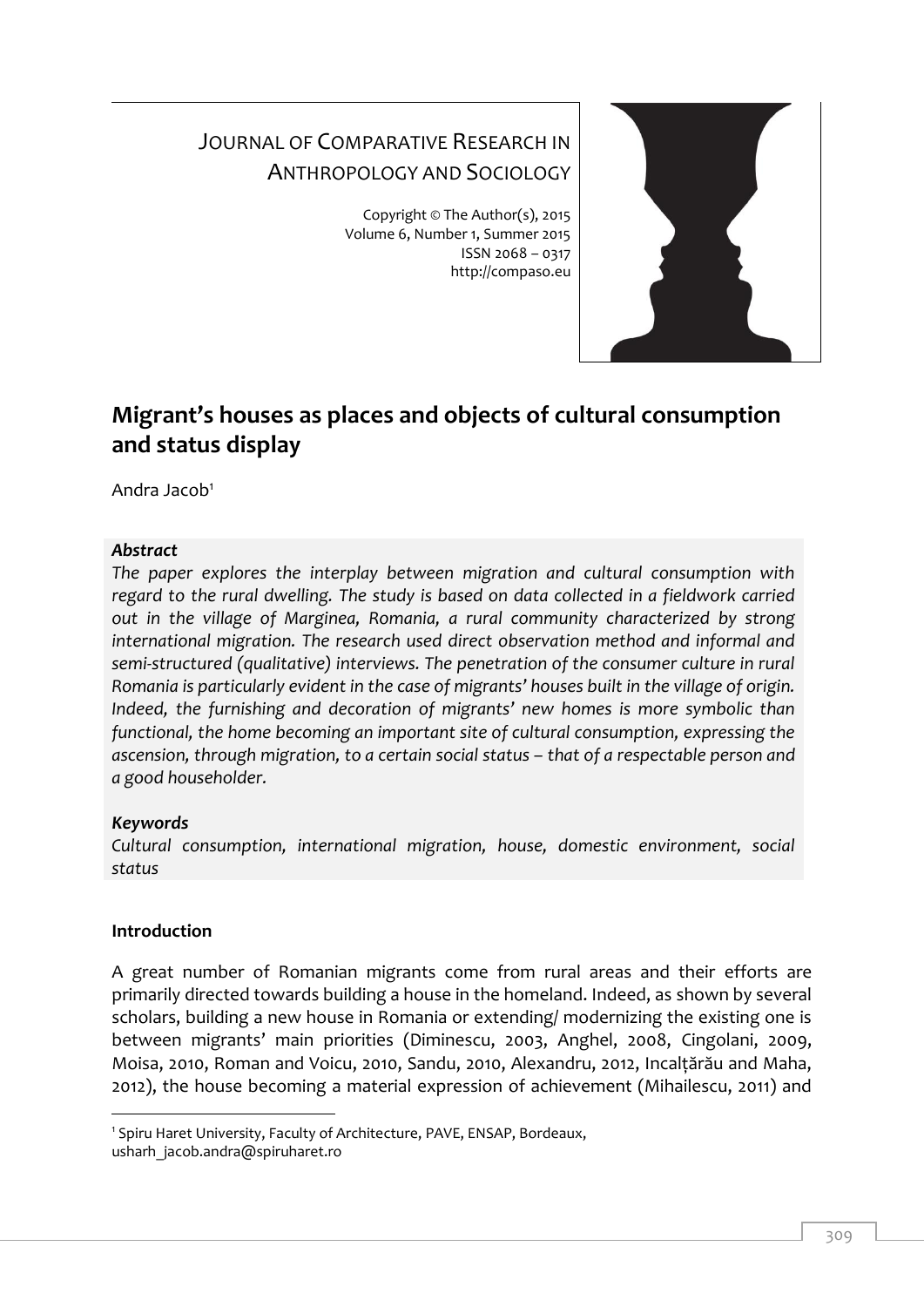upward social mobility. Consequently, migrants' work abroad is not only gain oriented but also status oriented (Cingolani, 2008, 2009, Boswell and Ciobanu, 2009, Alexandru, 2012), the native village becoming the place of consumption and status display: luxury cars, western clothes and "proud" houses (Mihailescu, 2011). The main reasons given for migrants' "house mania" (Cingolani, 2008) refer to family's honor (Diminescu, 1999, Moisa, 2010) and to the competition between the members of rural communities (Cingolani, 2009, Moisa, 2011, Alexandru, 2012)

In a cultural context where income and household wealth are the only criteria for judging individuals, houses built by migrants in their homeland become an expression of social success because it is not enough to earn money to capture someone's attention and consideration (Diminescu 1999, Mihailescu, 2011), you need an ostentatious display of a particular lifestyle. Therefore, the clothes, the car, the house and its interior design acquire "the strength to say what we cannot say or write" (Moisa, 2010: 41). Cultural consumption becomes today "a social activity" that gives birth and nurtures "particular lifestyles" and, in the same time, is used to "celebrate success and mark achievement" (Storey, 1999: xi).

Migration and consumption are linked together and we observe the rising influence of the consumer culture that gives birth to aspirations beyond migrants' primary needs (Wallace and Stola, 2001). The penetration of the consumer culture in rural Romania is particularly evident in the case of migrants' houses built in the native village. Here, the decoration and furnishing of migrants' new homes is more symbolic (Mihailescu, 2011) than strictly functional, becoming an instrument of differentiation, used to display migrants' new status. Indeed, living in a consumer-oriented society (Bauman, 2011), individuals can earn or enhance their social status through consumption because "People use consumption to say something about themselves and about their families and their localities" (Douglas, 1992). The domestic environment has been "commodified" (Birdwell-Pheasant and Lawrence-Zuniga, 1999) and thereby the house itself is deemed to be an "important site of consumption" (Daniels, 2001).

In addition, our present and future identity (as it is communicated to others) is constructed by means of the goods we consume and in relations to how we consume them. Concerning migrants, cultural consumption is used to assert new social identities: migrants present themselves as winners (Potot, 2001), modern and global as opposed to sedentary people anchored in tradition (Moisa, 2010). The old distinction between social classes could actually be translated today in the pair mobile people - at the top of the social hierarchy - and sedentary or immobile people - at the base of the social hierarchy (Abrahamson, 2014).

Thus, migrant's domestic environment, though understood as being represented by furniture, decorations and other things created by man, is more than a collection of items with a functional or aesthetic role. It is an outcome of the cultural consumption process in itself (Miller, 1987), by which the owner produces and reproduces his material world as a support of a particular lifestyle and social status. The aim in the present paper is to explore this articulation between migration and cultural consumption with regard to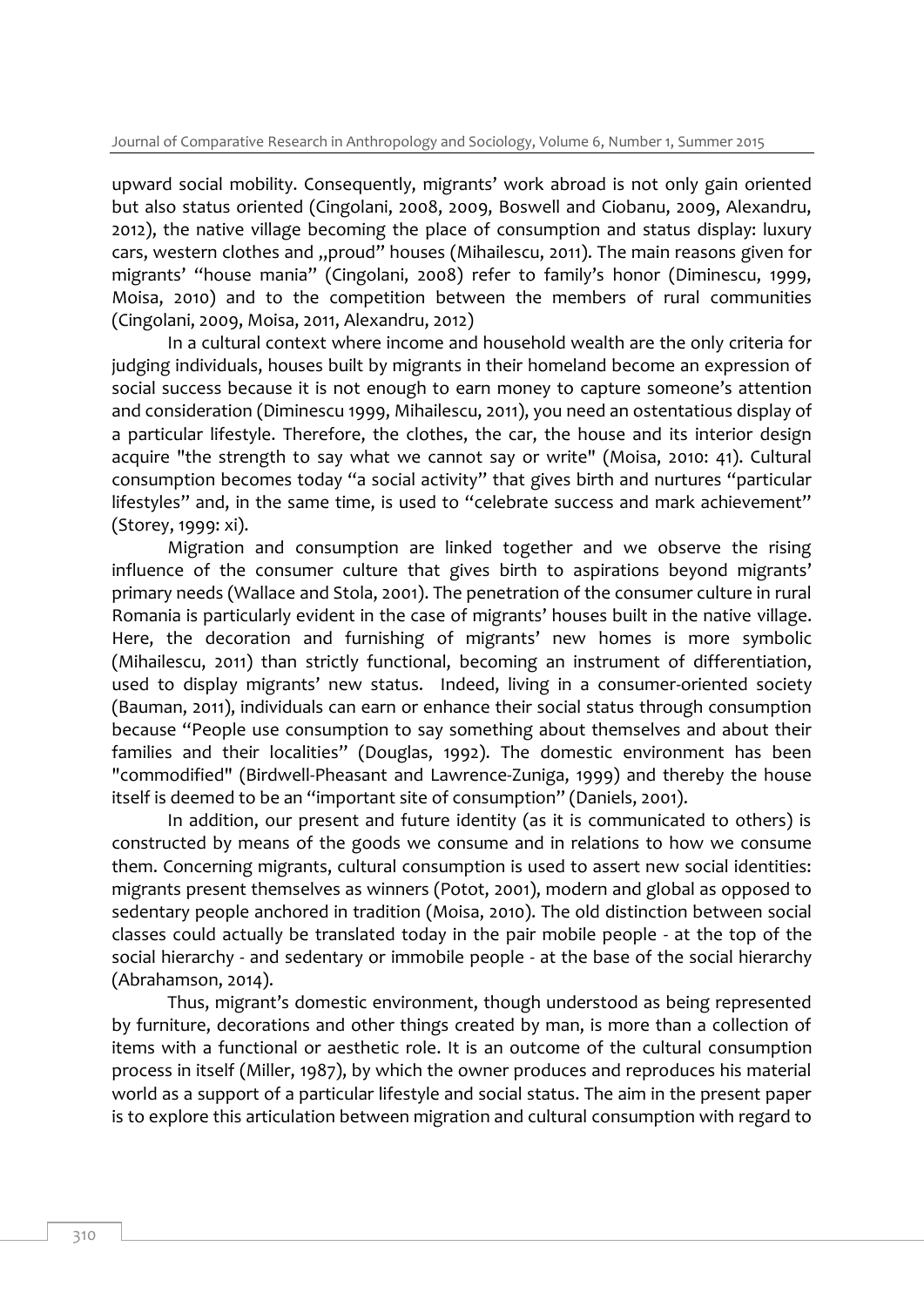the rural dwelling and the local patterns of the home community that have been internalized over time.

#### **Data and method**

The paper relies on a doctoral research, a case study conducted by the author in the village of Marginea (Suceava County), between 2009 and 2011, in summer and autumn. This rural community of ca. 10.500 people, located close to the churches listed in the UNESCO heritage, is characterized by strong international migration (mainly to Italy and UK). In 2011, according to the census, the number of migrants in Marginea reached 2153 persons out of a total of 10529 inhabitants. The emigration rates in Marginea (about 28%) are among the highest in Suceava County, Marginea occupying the second position after the city of Cajvana (33%). The village is also renowned for its black ceramic centre (situated on an important road leading to the Monastery of Suceviţa), a place where foreign and Romanian tourists usually stop.

The central question of the doctoral research was formulated as follows: How does international migration affect the rural house, with regard to traditional housing models, crystallized during the last century? To answer this question, I chose an anthropological approach to the house. The research used informal and semi-structured (qualitative) interviews. Several interviews were recorded on camera, and then I transcribed the most relevant of them. But most interviews were not recorded on camera due to migrants' attitudes of distrust. Thus, the interview took the form of a conversation, following several themes, which I kept in my memory, when asking questions. My field experience agrees with the opinion of Jean-Claude Kaufmann, "the investigator should approach the style of a conversation without indulging in a real conversation" (Kaufmann 2004: 48) and "It is therefore possible and even advisable not to limit to asking questions: laughing, guffawing, compliment, briefly give his own opinion, to explain an aspect of the hypotheses, analyse what the informant has just said and even criticize and express his disagreement "(Kaufmann 2004: 53). The conversations lasted between few minutes to several hours; depending on the interlocutor and his availability (some migrants were busy with construction work or other activities). I wrote down the conversations as soon as I could, usually when I was alone, out of sight of the migrants.

The informants (comprising ca. 100 persons) were selected from the migrants as well from the non-migrants (migrants' parents or grandparents and old villagers), using local social and kinship networks. I openly spoke about my main research objectives, trying to develop a closer familiarity with some of my respondents, in order to gain their trust and be able to revisit them, collecting more data. I have also met key informants: a professor in history and son of a former communist mayor, the vice-mayor, the secretary of the mayor, an engineer charged with the issue of planning permission, a carpenter and member of the village council, three brothers involved with local building companies etc.

The research also used direct observation method along with indirect observation throughout my stay in Marginea. Apart from the living practices, I observed the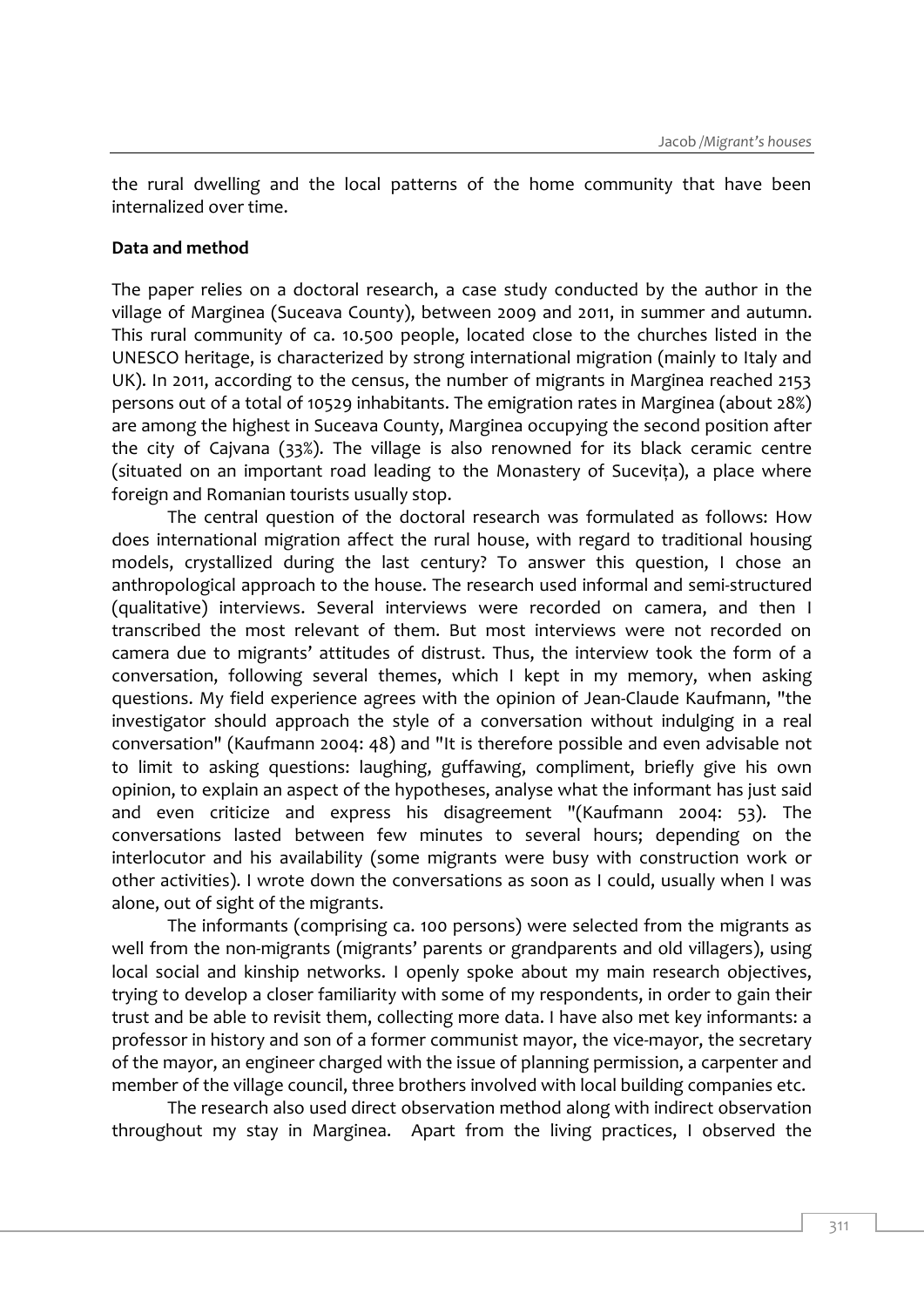morphology of new and traditional dwelling, their interior design, the fabric of the building as well as its electric, plumbing and heating systems. Furthermore, I used the technique of the comparison of the past - the rural house until 1989s - with the present the rural house since the 1989s (the fall of the communist regime).

In order to introduce myself within the network, I made use of the social network relations of one of my relatives in Radauti and the kinship relations of one of my neighbours in Radauti (my family owns a house in Radauti, the nearest town to Marginea, my grandfather being born in Radauti). After introducing myself to some key informants, I was accommodated in a guesthouse for few days, owned by a city counsellor. I also went shopping in Marginea supermarkets, shops and on Friday market. I ate in the two main restaurants of the village (hold by two migrant families) several times and also in few migrants' and villagers' homes. I bought local products from the villagers and I made two excursions into the nearby forest, together with other villagers. My child played with several children in the village, helping me to interact with the locals. The observed material was recorded using camera (photos), sketches and notes.

The doctoral research contains data for 50 households of migrants. Of these, 35 were households that had at least one member who was away working abroad at the moment of the interview. More than half of the households had at least one member who lived abroad (continuously or with interruptions) 10 years and over 10 years. Most of the households in my fieldwork consisted of married couples. Italy was the most searched destination country. The majority of men were employed in the building sector in the destination country, while women worked as housekeepers or in the elderly care sector.

However, one limit of my research consist in not observing migrants in their destination country, I only have some brief accounts of their life there. Another limit of the research consist in the duration and time of the observation: the case study was not conducted during the winter time (when some of them return home for Christmas and New Year celebration).

#### **A case study in the village of Marginea, Romania**

Marginea community is well documented by an Italian anthropologist, Pietro Cingolani, that conducted a field survey in Marginea and Torino (among Romanians), between the years 2005 and 2007. It is an ethnographic research that highlights the experiences and biographical dimension of 50 migrants, aiming to understand how migration developed and what impact it had on both host society and home community. Cingolani reconstructs the history of migration from this village since the Second World War up until the year 2007 because, according to the author, migration must be analyzed from a longitudinal and historical perspective. Nevertheless Cingolani (2009) focus on migrants' houses is minor; there is only one chapter in his book that includes a section dedicated to the house issue. The author notes how the building sector occupies an important place, attracting migrants' efforts and investments. Cingolani also suggests that houses in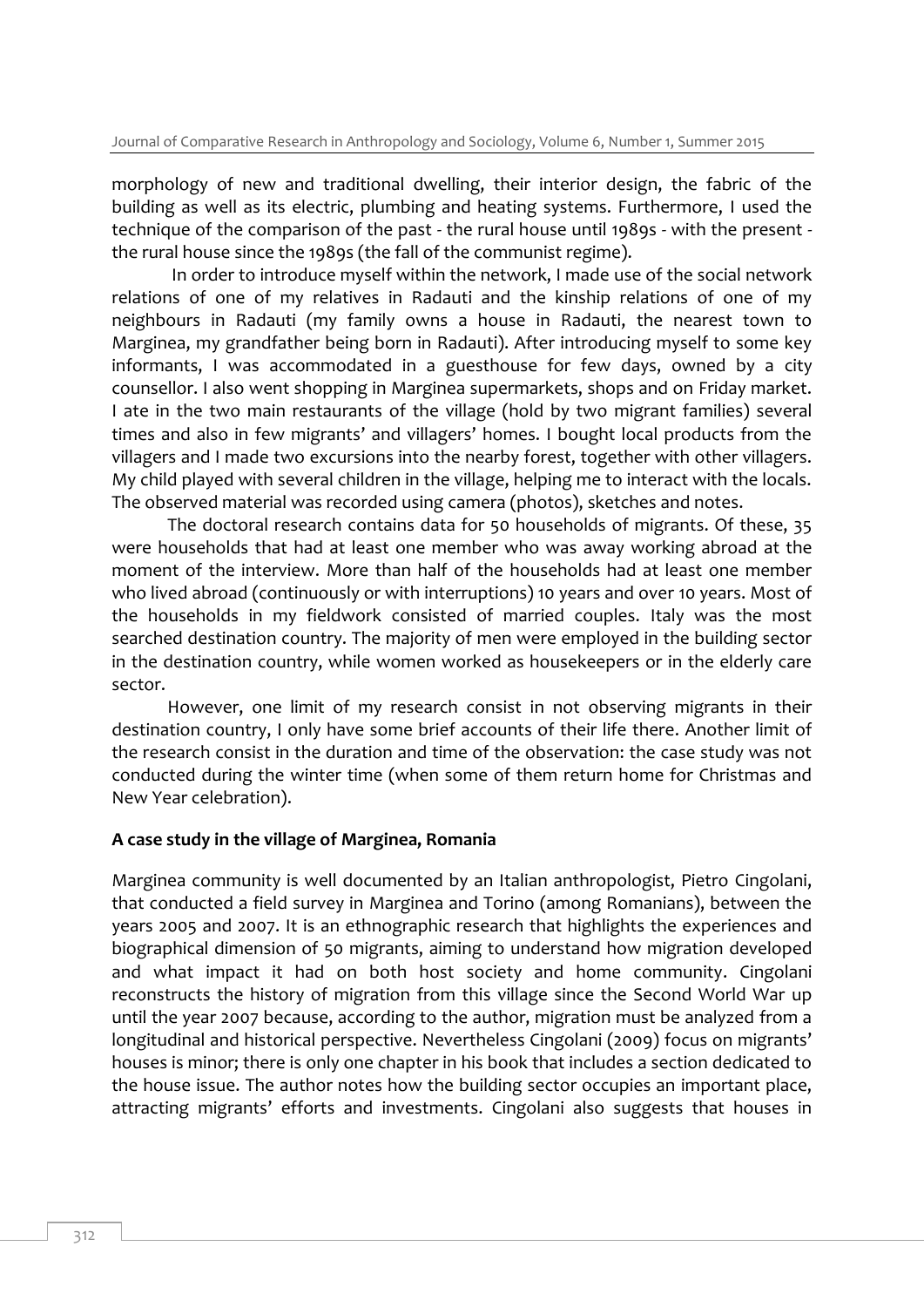Marginea are an emulation of the Italian culture, but this emulation is manifested only in the aesthetic or architectural realm:

> In Italy you build your house when you really have a lot of money [...]. They [migrants] saw Italian with these great houses and they do not know how rich they are [...]. Our young people have taken what they have seen in Italy, and they make huge sacrifices, and they build palaces (Cingolani, 2008:10).

However, several studies show that migrants' investments in houses have roots in the past, continuing the old idea of 'good householder' (Mihailescu, 2011, Alexandru, 2012) or the tacit competition between neighbors (Diminescu, 1999, Moisa, 2010). Nevertheless, all these authors do not invalidate the influence of the host society culture on house architecture and furnishing.

The persistence of the old patterns in Marginea is evident in migrant's longing for his own home. In the Italian urban mentality living on the rent is something common: «there, you can rarely see people to buy houses ... only the ones that are wealthy ... they pay rent all their lives … They eat well, enjoy themselves, easy kind of work, that's the way they live» (interview M. family, Marginea, 2010). On the contrary, migrants in Marginea strive to accomplish their dream: a beautiful house in Romania, as «there is no culture of living on the rent» (interview A.P. Marginea, 2011). This aspect is also emphasized by the Romanian sociologist Paul Stahl that underlines the absence of living on rent in rural areas, each young man striving to build his own home (with the help of his family) before getting married: "you do not get married if you have no home; living as a tenant in another peasant's home is an exceptional situation, extremely rare" (Stahl 1978: 94 cited by Moisa 2010: 96).

In the same way Mrs. S.N. describes the inclination of people in Marginea in arranging their houses as opposed to the attitude of the Italian lawyer family, in whose house she worked as a housekeeper:

> [...] on the other hand in our household, goodness, different blankets, once in three years I change the curtains, the refrigerator, I buy another TV set... she [the Italian woman] has been married for 25 years and never changed the curtains. She doesn't care… all they care about is to enjoy themselves, to spend the evening at the restaurant, not like here […] (interview S.N., Marginea, 2010).

I also noticed the concern for the interior design. One possible explanation lies in the tradition that states that "girls are to be praised by the cleaning and order found in the house, or contrary, they are to blame. This thing is so important that, in order to know if a girl to marry is a good housewife, the boy's parents visit the girl's house, to see how it is maintained "(Stănculescu 1927: 140).

Another motive for building a house is to capture the attention and consideration of other villagers, the car and the house being the objects that talk about the economic and social status of the owner: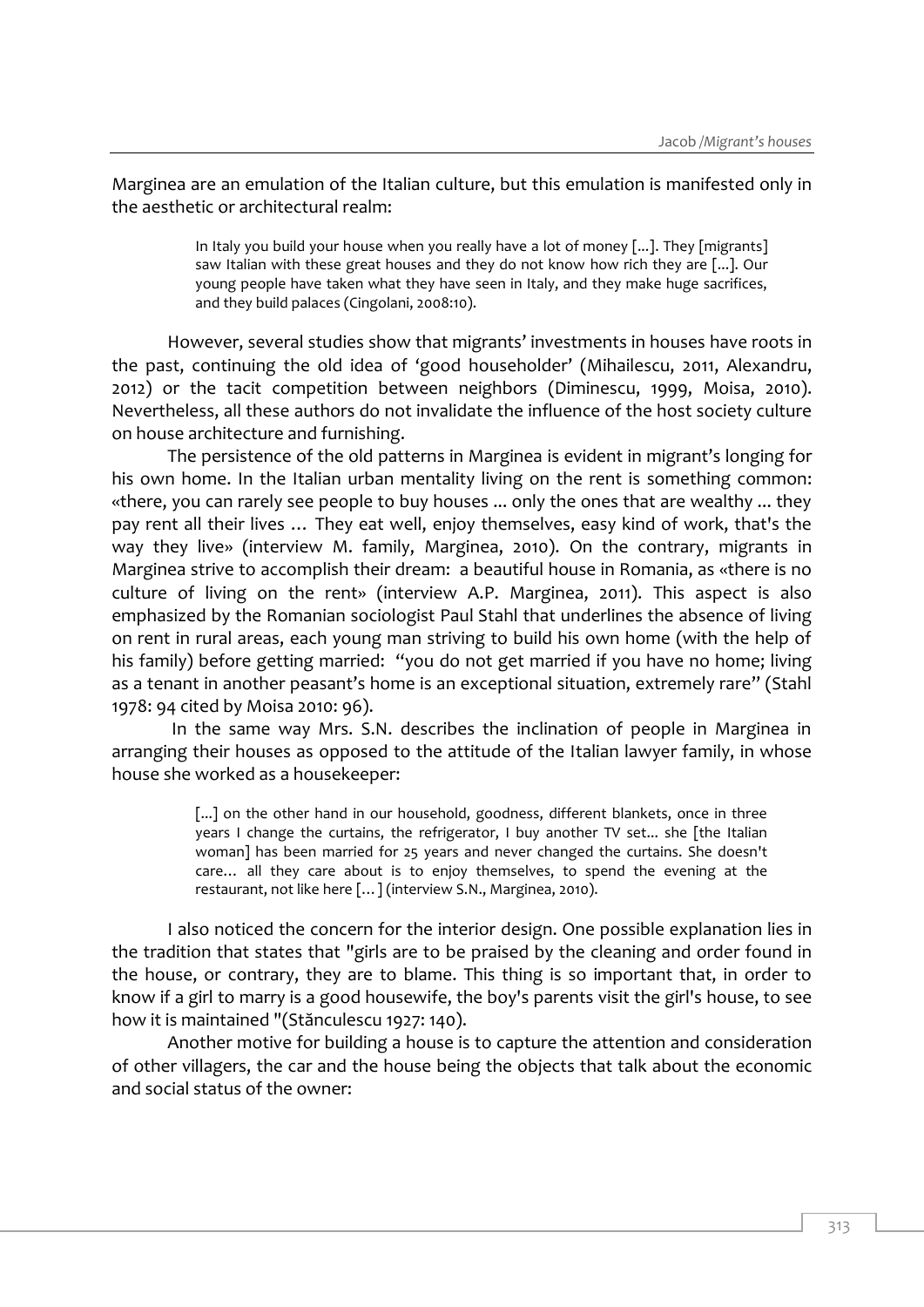I think there is this tendency to show others that you have a potential that no one has ever seen and you display in a home or in a car [...] For it is nothing to have a bank deposit and nobody knows about it (interview A.P, Marginea, 2011)

Moreover, several respondents acknowledged the concurrence between the members of the rural community concerning fences and houses $^2$ :

> He doesn't like his house and observes that the neighbour's house has a stylish modern look; therefore, having saved some money, he decides to demolish the house and rebuild it. Now, in our village, you can build a house during the course of one summer (interview carpenter T.R., Marginea, 2009).

However, the builder S.P. criticizes this concurrence that gave birth to huge investments in houses:

> […] you should know that the house reveals one's character because always the proud man … wants more and more … he finish his house, furnish it, but all these because of pride … but he never had time for a holiday, his children have a low educational status … he spent his time to earn money and to fulfil his goal: a large house and a good car … the reason for all these is that he compares himself to others […] (interview S.P, Marginea, 2010).

For many migrants from Marginea, the holidays are spent in this village or in nearby towns. The trips to the seaside or mountains are usually organized in Italy (e.g. in week-ends). During the holidays spent in the home country, migrants are mostly busy with completing the works for the new house:

> They have built a house; nobody is living in them [...]. They come [...] once a year, instead to come for holiday, they come and build, rearrange [...] (interview A.P., Marginea, 2011).

Indeed, during the field survey, in at least 16 cases (out of 21 households with a family member returned to the country during the field survey), one of the household members was busy with the construction work or to refurbish his house or one of his relatives' houses. This activity has also roots in the past, one of my respondents highlighting that:

> Since Ceausescu regime all people of Marginea were good householders (interview G, Marginea, 2010)

For migrants whose single purpose was the fast increase of financial means in order to refurbish or build a house, the time spent in Italy represented an austere lifestyle (without many distractions or socio-cultural activities) and restricted consumption behaviour:

-

<sup>&</sup>lt;sup>2</sup> Each fence is different from the neighbor's one: «you won't see a fence of the same kind» (interview Eng. P., Marginea, 2009).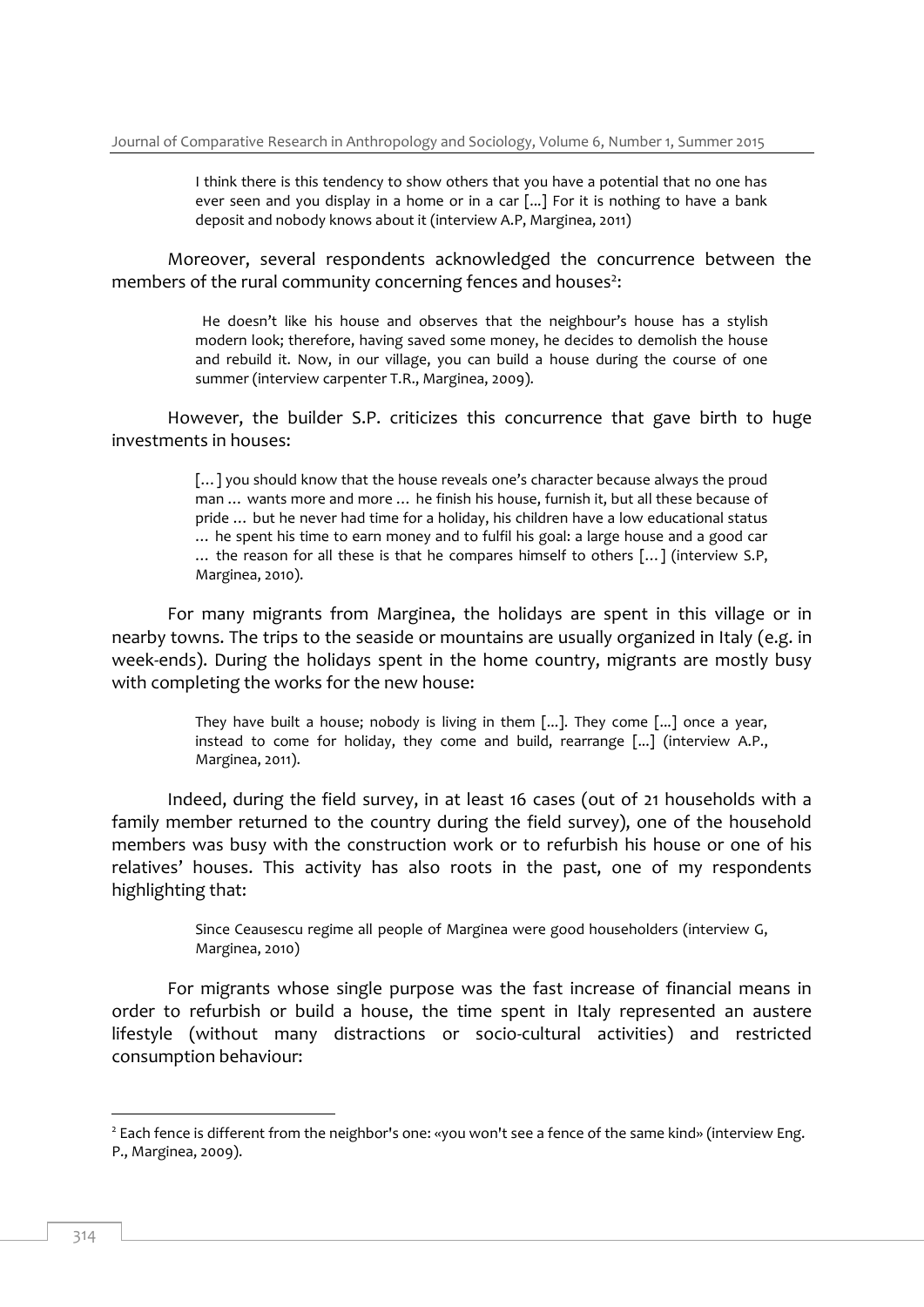I have worked for 11 months and returned home and keep working… instead of spending two days to rest … we gave up leaving for the seaside, for the mountains, we didn't go anywhere […] we were not used with leisure; if we were to spend the money, we would not be able to do something like this… I didn't spend even two coins for myself to go once to a restaurant or cinema or disco. Neither did I go to weddings … only when I really had to, but I tried to avoid. I didn't have many friendships either, as if you have many friends today... you have to go to the restaurant […] (interview S.N., Marginea, 2010).

However, things are consumed differently from person to person and from a generation to another. I observed that younger generation of migrants have different aesthetic preferences. For example, P., a young man (22 years old) started to work in Italy after he graduated from high school (at 19 years old). He was helped by his parents (migrants as well) to build a large house, as he was going to get married soon. The house's design project belongs to the father. The son and his father built the house together with a friend. Apart from this house, the son wishes to build another, one level, small house, on the same plot, copying a design of a house seen in Italy. This intention could be a way of house individualization, the first project being made by the father, the son having no opportunity to impose his aesthetical preferences. The same situation was noted in several other cases, when, following the marriage, the newlyweds modified or demolished the house built by their parents (before or after 1989) or built another house in the proximity. Mrs. P.'s son has a traditional house built for himself by his parents. After he got married he migrated to Italy (at 22 years old). He got divorced, then remarried and demolished the old house in order to build a new one. They invested everything they gained in Italy in the new home because «they loved to do it that way » (interview P., Marginea, 2011).

In a similar way, Mr. B. (a former migrant) recalls what happened in the recent years:

> I've built a new house out of BCA and I demolished it all, he didn't like it [his elder son] … I invested money in it … I've built it up to the first floor and he didn't want to live in it. (interview B., Marginea, 2010).

Then, the father gave the house to his second son, but neither him wanted it as «it was made of BCA, it had to be made of brick» (interview B., Marginea, 2010).

The impressive fact is this leap made in one generation, form 4 to 12 family members living in one house (with one or two rooms heated during the winter season) to the usage of one house with 6 and more than 6 rooms by one family with 6 members, at the most:

> [...] All kinds of living rooms, all kinds of balconies, all kinds of spaces which are used, maybe, once in a life time ... a space for which you have to pay taxes to the government [...] (interview T., Marginea, 2009).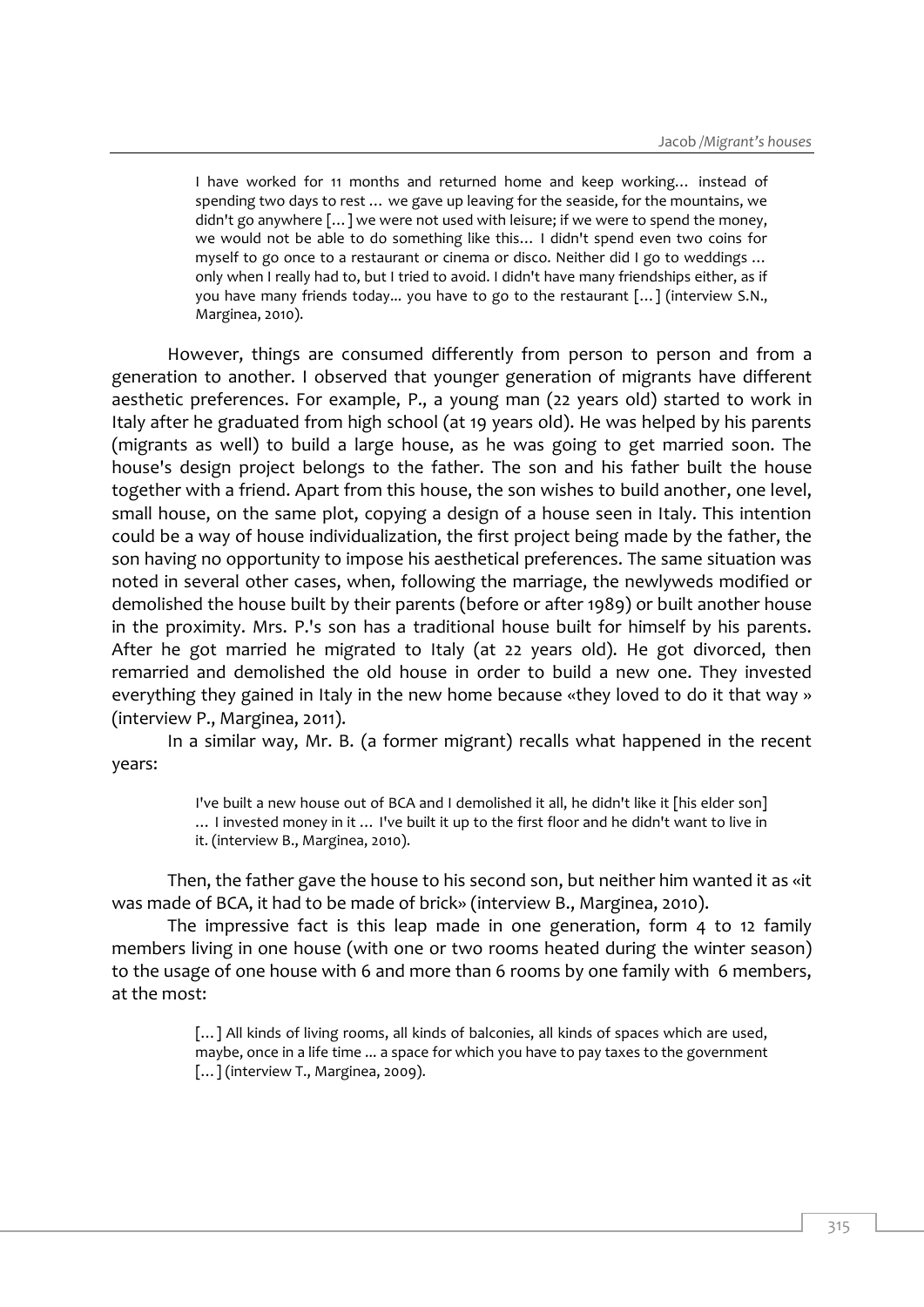Journal of Comparative Research in Anthropology and Sociology, Volume 6, Number 1, Summer 2015



**Figure 1: Large new house**

Concerning the bedrooms, their number is exceeding by far the family dimension in some cases (Cingolani, 2009). My research also shows that, in all cases, the number of bedrooms was actually higher than the number of family members (taking into account that the spouses occupy a single bedroom). Sometimes the family members move from one bedroom to another depending on the season (summer/ winter) or preferences.

Thus, cultural consumption may be related to other factors as well (like the differences between generations or the concurrence between the members of the community), but it is sustained by international migration. Migration facilitates migrants' access to financial resources, new information and models, new living standards and architectural styles:

> The new houses are built according to very high standards. After working there for two, three, five years, when they came back to Romania, they didn't like the house anymore, the car, the gate or the fence, and then they change everything: 'Yes, I want to live in my country but a better lifestyle, as there…' This way, they brought in many influences from abroad [...] They became educated by living abroad [...] People want quality (interview P, Marginea, 2011).

However, a question arises: why are the house and its domestic environment attracting the largest investments?

According to P, "the house and the land are everything to the people of Marginea" (interview P, Marginea, 2011). However, in the past, before the instauration of the communist regime, the difference between houses belonging to the rich peasants and those of the poor peasants was negligible; the two groups differed only in the number of livestock and the size of the barn or in the woman's dowry. During that time, the house itself was not an object of status, but the size of the annexes.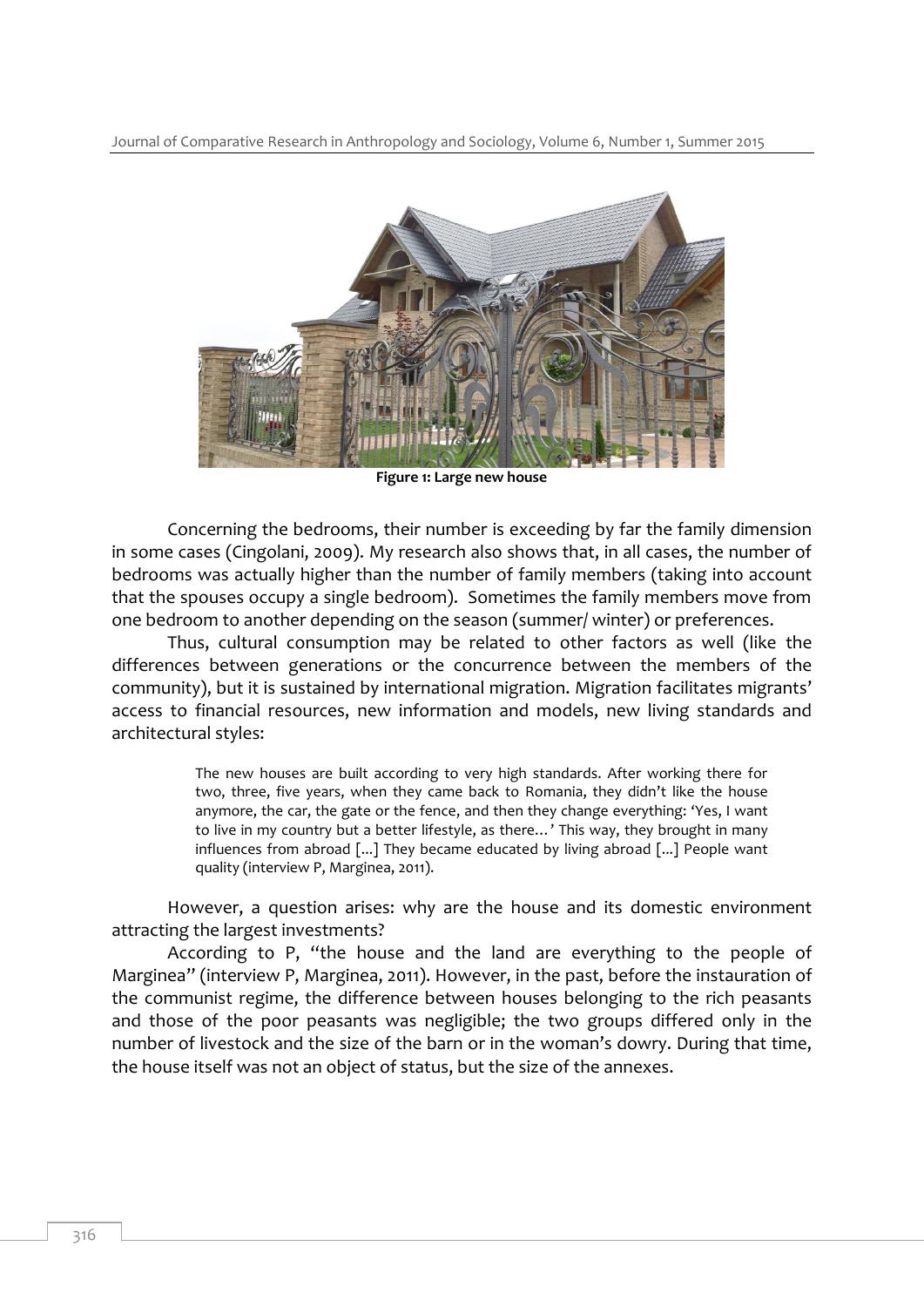

**Figure 2: Old, traditional houses**



**Figure 3: Interior of an old house**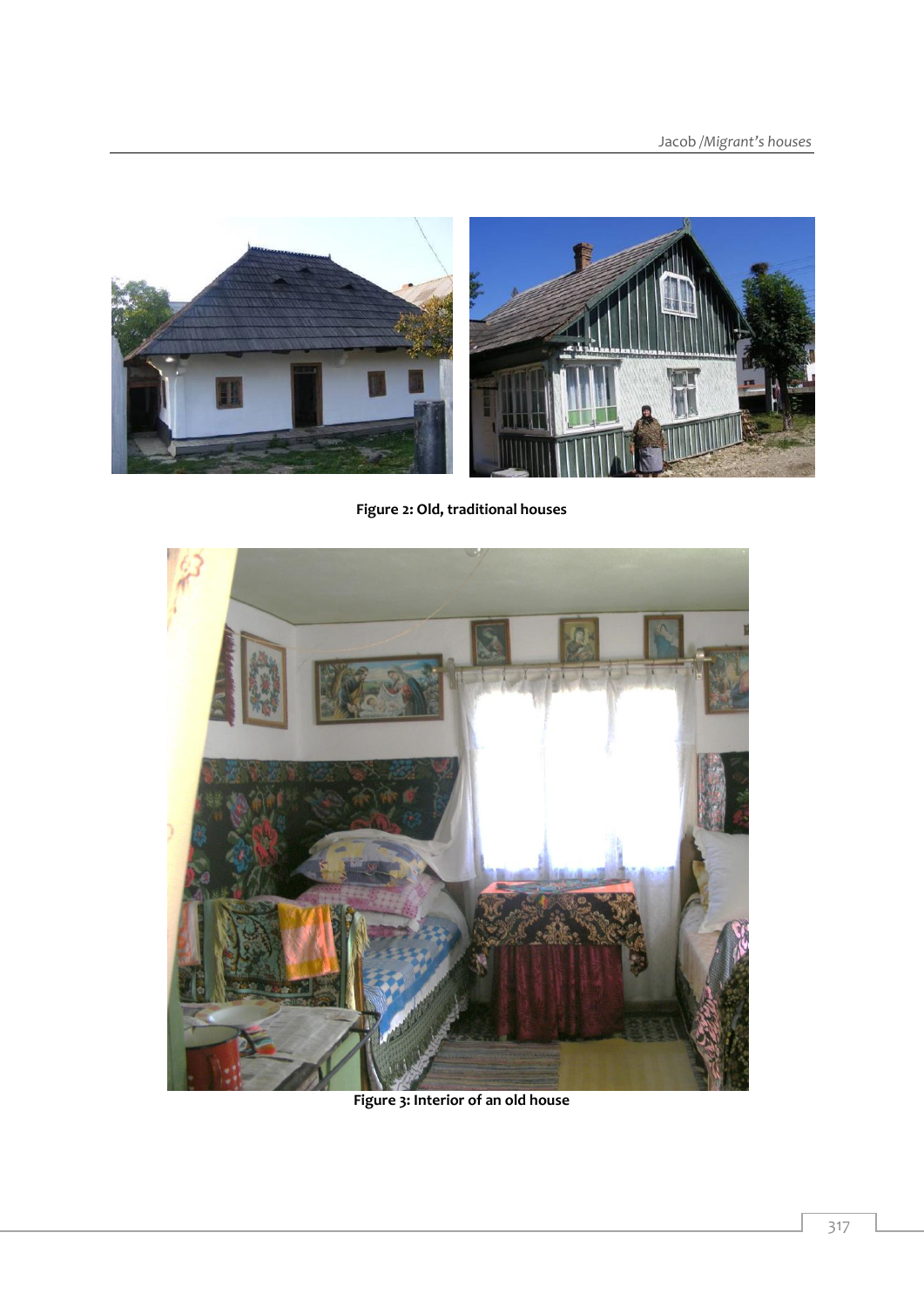Journal of Comparative Research in Anthropology and Sociology, Volume 6, Number 1, Summer 2015



**Figure 4: Dowry chests**

Even during the communist regime, the house was modest in size and appearance because:

> [...] no person aspired to have more. Progress was secondary. Survival was put in the forefront (interview TR, Marginea, 2009)

Regarding this aspect, Duncan argues that the house became an object of prestige with the rise of the individualism, but "under collectivism the house is not a status object at all" (Duncan, 1985: 135):



This period [the communist regime]... was not favourable to house building ... the house included up to three bedrooms (interview TB, Marginea, 2010).

**Figure 5: 'Communist' standardized houses**

During the communist regime the woman's dowry was also an instrument of differentiation. It was the woman's dowry that decorated the house of her husband. Mothers and girls prepared the dowry many years before the marriage time: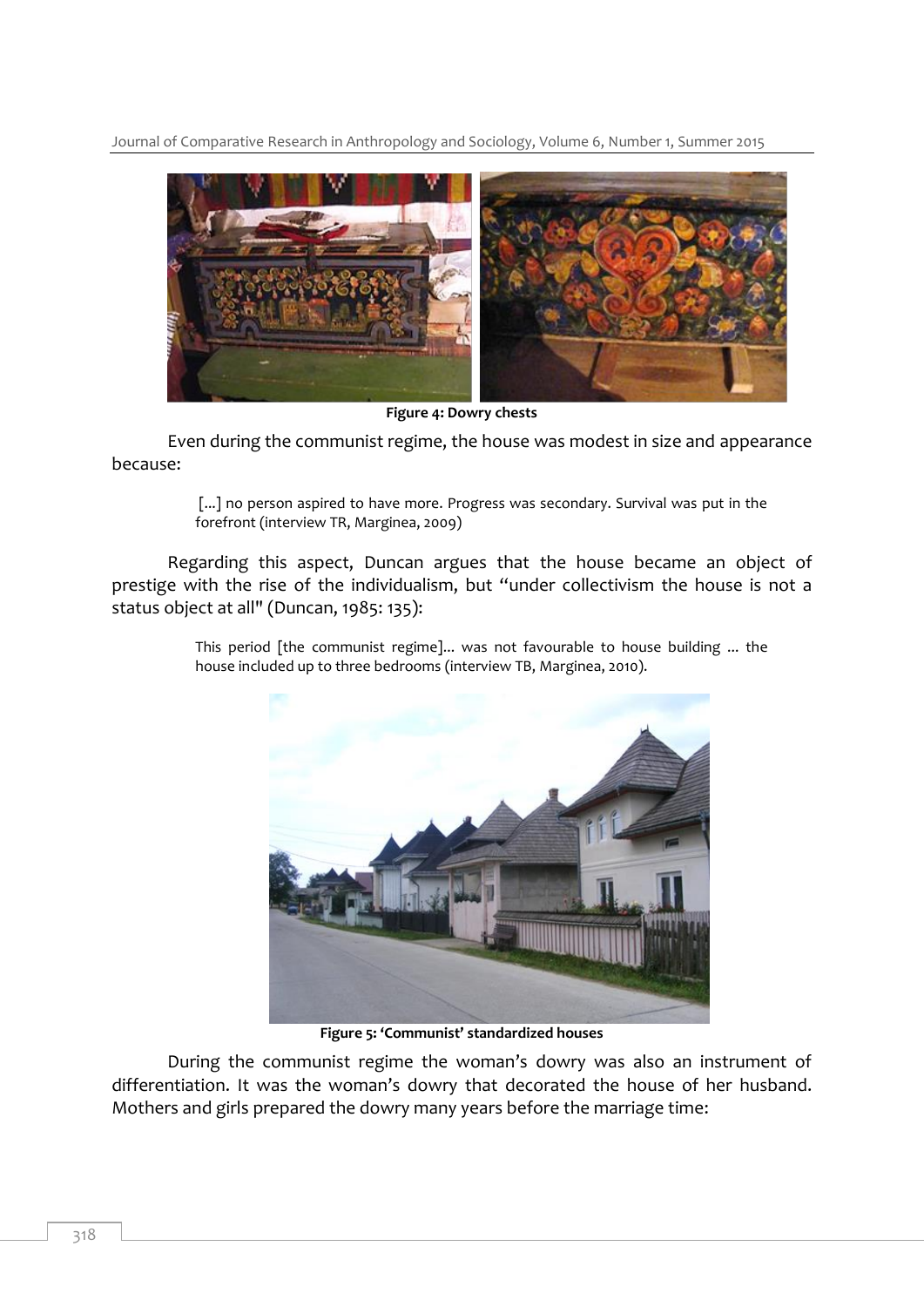[...]all kinds of blankets, [...] fourteen large pillows, ten small, fifty meters of carpet by meter [...] three blankets, three wardrobes, a pair of kitchen furniture, two sewing machines, two showcases, a mirror, ten chairs [...] armchairs, seven tables, a truck [...] plus her clothes [...] in the showcases she had glassware, what must be, full showcases [...] then dishes [...] she took pots, she took everything that is absolutely necessary, also needles and spools of sewing silk, everything (interview G.M. Marginea, 2010).



**Figure 6: Dowry**

Migrants from Marginea justify their investments in houses in different ways. For example, T.R is a carpenter who made the roofing for a house with four levels, the house of a single man, a young migrant. Asked by the carpenter why did he build such a large house, the young man answered: « just to be ». The carpenter noted that, in similar situations, he received various answers, such as: « that no one should have a house such as mine », «he'll finish it till he'll die », « I had little money» or « I have the plot where to build it» (interview T.R, Marginea, 2009). Similarly, Mrs. S.M. explains that they built the house «because we had the means to do it» (interview S.M., Marginea, 2010). I.M migrated to Italy in 1998, first on his own, then – in 2002 - his wife joined him, leaving two infant children (2 and 4 years old) in the country, with their great grandparents. The main purpose of their migration was money: «we had not enough money and if you've already spent time abroad and you've seen modern things, you want to do it, as well » (interview M.M., Marginea, 2010).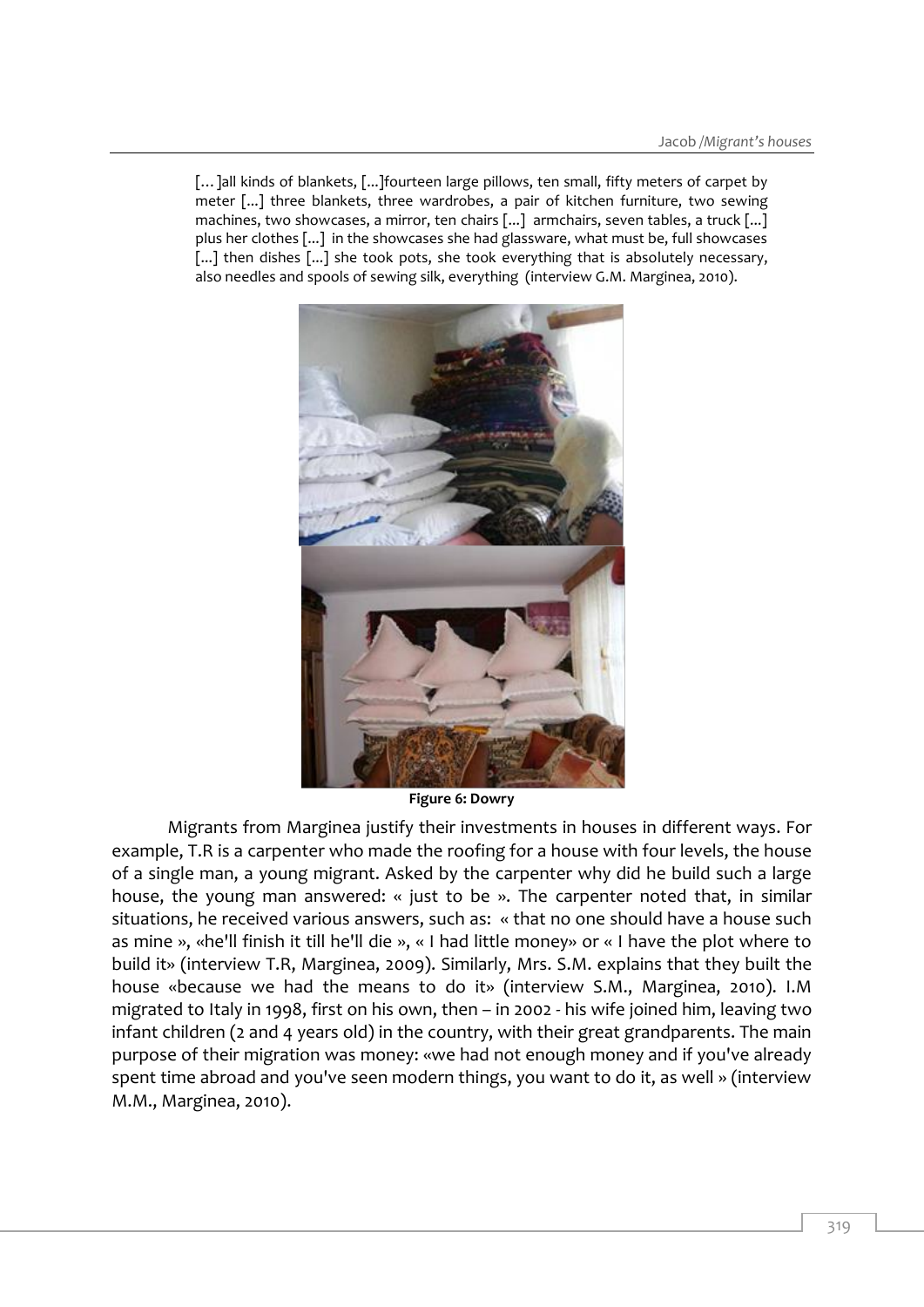

**Figure 7: New houses**

Indeed, even if the house was not the main purpose of migration, in all studied cases, the decision to invest in a house in the native village crystallized during the migration process. Mrs. S.N. tells how they came to build their new home:

> [...] I've brought little money to live better. I haven't even had a colour TV set... At the beginning we never ever thought about it [in what they want to invest their money earned in Italy]. We thought to buy several things like that, for the house: a TV set… a refrigerator ... we wanted a car. After we left for Italy ... we said … the car and everything is necessary, but the most important thing is a bathroom. And my wife said: in the actual house we have, we cannot make a bathroom. Let's build something … We demolish and rebuild. We had an old house [...] (interview S.N., Marginea, 2010).

In addition, for the young and single man, eager to access a certain social status (that of a respected and hardworking man), to have a house of his own<sup>3</sup> was a must:

-

<sup>&</sup>lt;sup>3</sup> The male children build new houses for themselves - a custom which is still in place. The younger son lives on the same plot with his parents, but in another house, both buildings sharing a common courtyard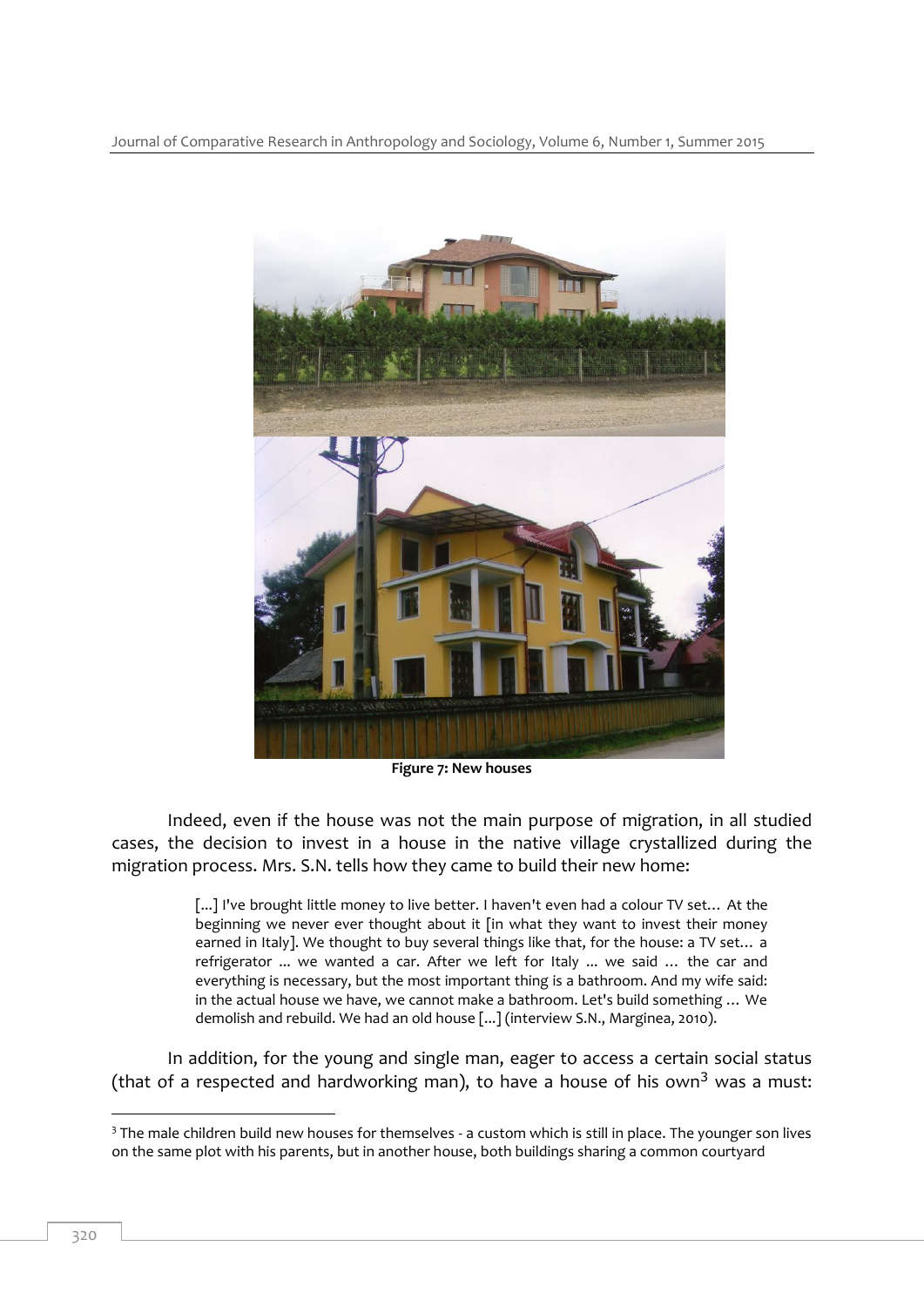"abandon Marginea was the only modality to earn money, build a house and get married in order to become a respectable man" (interview with Ioan, 2006, Cingolani, 2009: 69).

Migrants from Marginea adorn their homes with various things bought in the destination country. However, the ceramic made in Marginea is inexistent<sup>4</sup>. Rarely, some interior arrangements displayed traditional carpets or (more often) icons.



**Figure 8: new kitchen with foreign ceramics wall hangings** 

Apart from furniture pieces, migrants bring from the host country decorative objects, curtains and drapes, bed linen, towels as well as appliances. The inclination toward "lux" (a meaningful category to migrants) is obvious.

-

<sup>&</sup>lt;sup>4</sup> In fact, I met a migrant that preferred to display Italian ceramic on the walls in the hallway rather than local made ceramic.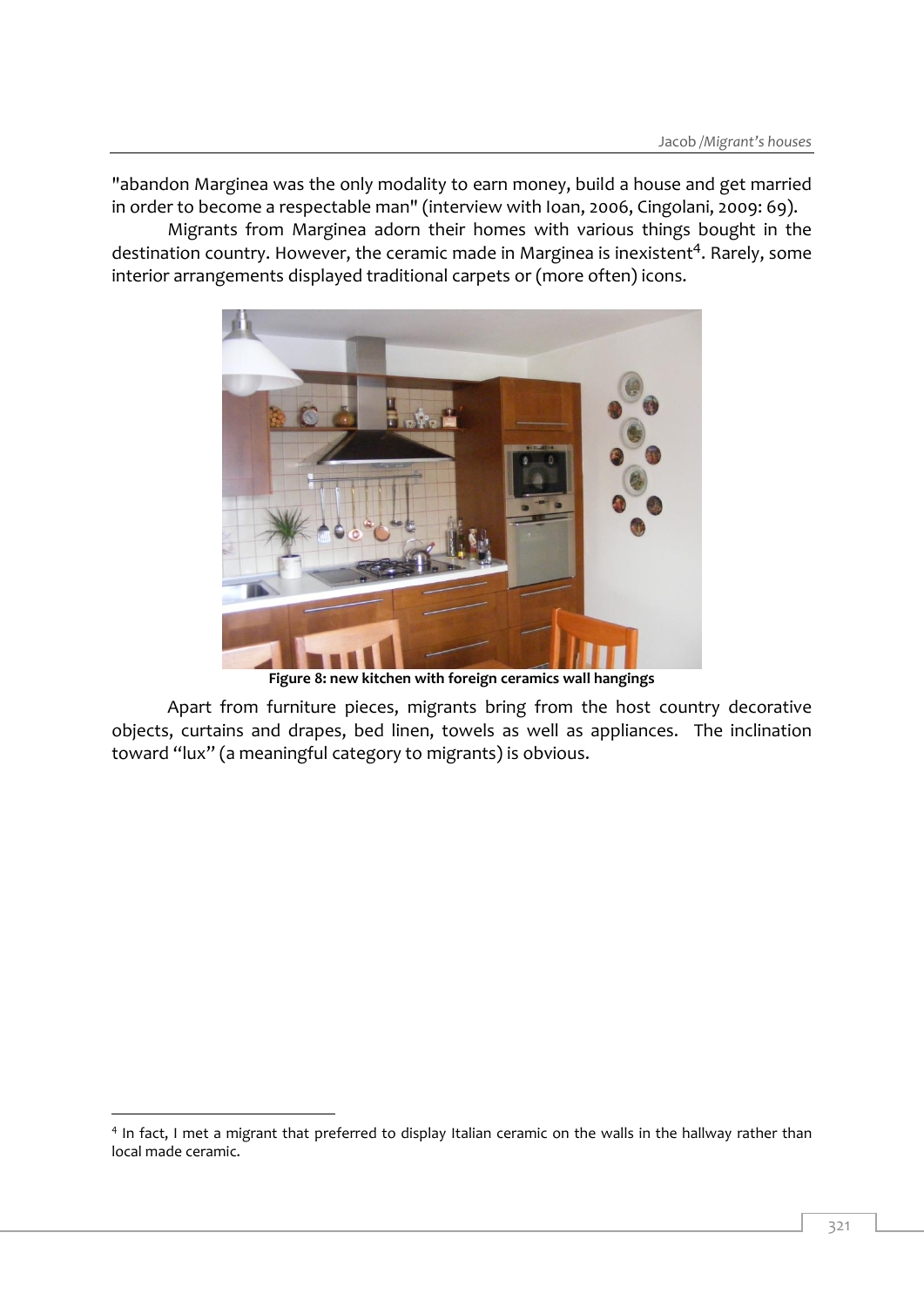

**Figure 9: Living-room** 

Among the furniture pieces I observed during my visits into migrants' houses, were the sofas and armchairs (sometimes made of leather), the bar and new generation audio/video equipment. In the case of S.B., a married young lady, away from the country for 10 years, the furniture was photographed in a showroom in the host country, and then ordered to be made in Marginea. In the same way, I.R. designed the kitchen furniture as a replica of one seen in Italy, in a villa where she worked as a housekeeper.

The most appreciated claddings seem to be marble and granite, the migrants using them in floorings, interior and outside sills, balusters or banisters of balconies and stairs, as coatings for stairways steps or worktops for kitchens and bathrooms. An always present element in many living rooms and even hallways is the fireplace.



**Figure 10: Fireplace - located in the hallway, near the stairs**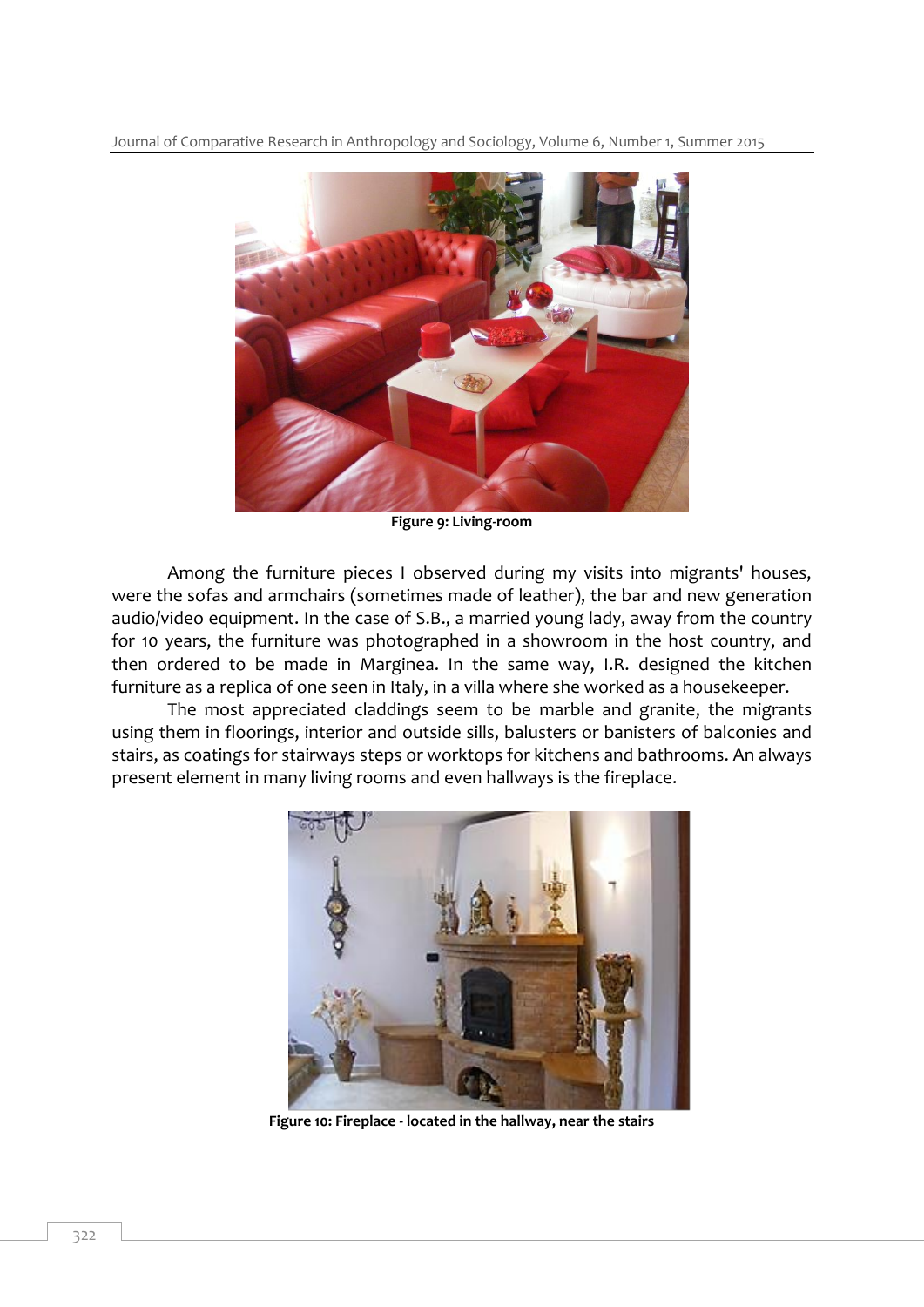The bathroom has switched from a purely functional room (containing only a toilet and located in a separate building, at the rear of the house) to one that symbolizes a new lifestyle, attracting a great deal of migrants' attention. The bathroom was rarely found here before 1989. Today it is becoming a symbol of wealth and a sign of a civilized society (Moisa, 2009) through its design and the quality of the walls and floor claddings.



**Figure 11: Bathrooms (the bidet, an always present element, unknown during the communist regime)**

Thus, the design of the hallway, bathrooms, bedrooms, living-room and main kitchen becomes a celebration of migration success and a material expression of achievement.

## **Conclusions**

In the past, the market of the domestic goods in Marginea was limited to objects designed to fulfil basic human needs. The old, rural home was built according to a small number of patterns common to all homes in this cultural area. They housed large families who lived in one or two rooms. The purpose was not the delimitation, but cultural integration, in line with the local patterns which had the force of law.

Today, the offer is much more diverse and the home may be deemed as a place of cultural consumption, subject to foreign influences. Consumption is sustained by migration, without being necessarily generated by it. The consumer goods, bought from migrants' savings abroad, gain in Marginea not only an aesthetical or functional role, but also a symbolic one. They take part in the owners' identity definition, expressing the ascension, through migration, to a certain social status – that of a respectable person and a good householder. The house remains one of migrants' main objects of status display. This is materialized under the appearance of a house built in the village, not an urban apartment, as one of the migrants in Marginea, interviewed by Cingolani, states: «To have an apartment in town was never an ambition for us» (interview Gheorghe, Marginea, 2006, in Cingolani, 2008:9). In some cases, this happens even when the family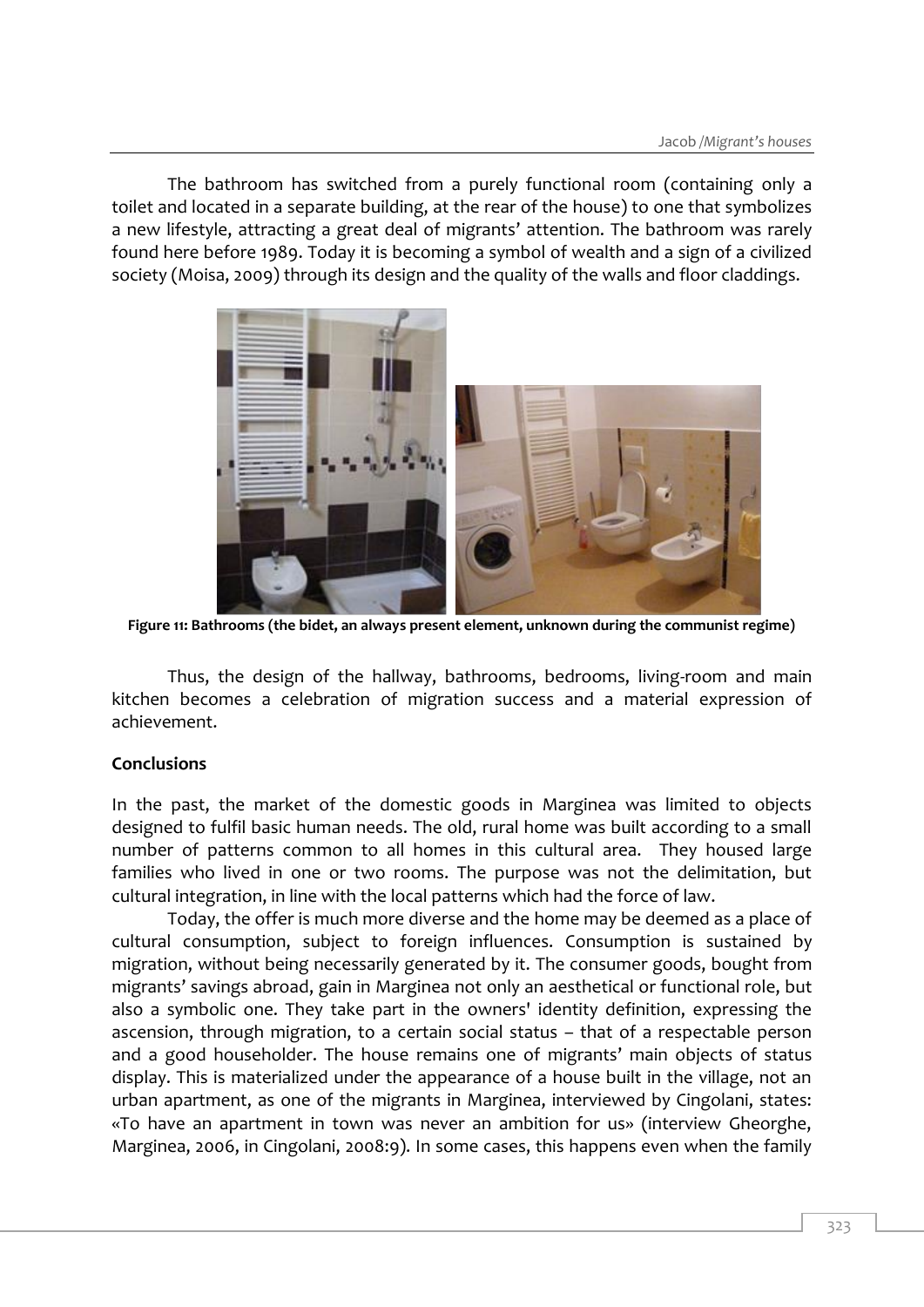owns a house in good conditions (Cingolani, 2009) - but not satisfying the aesthetic preferences of the younger migrants -, the old building being perceived as "a source of shame" for families that continue to live in it and "cannot build another modern home" (Moisa, 2009:3). In other cases, local customs (like the duty of the man to build a house before marriage) trigger the building process, the latter being sustained by migrants' savings and remittances.

My research shows that, today, the domestic environment is a combination between the daily life of consumerism in an urban world (that of the destination country) and the old patterns of the home community that have been internalized over time. These practices evolve slowly because they form a part of their internal structure (Kaufmann 1997), unlike the architectural forms that are more unstable. Indeed, I noticed the transformation of the rural house architecture furnishing and interior design but, at the same time, the persistence of the old models of the home society – a society structured around the concepts of property, house and family.

## R E F E R E N C E S

- Abrahamson, Mark (2014). *Urban Sociology. A Global Introduction*. New York: Cambridge University Press
- Alexandru, Monica (2012*). Mobilitate socială și migrație. O nouă perspectivă asupra inconsistenței de status. Cazul migrației România – Italia*. [PhD thesis]. Bucharest University
- Anghel, Remus (2011). From irregular migrants to fellow Europeans: changes in the Romanian migration flows? In Michael Bommes Giuseppe Sciortino (eds) Foggy Social Structures. Irregular Migration, European Labour Markets and the Welfare State (pp. 23-43) Amsterdam: Amsterdam University Press.
- Bauman, Zygmund (2011). *Culture in a Liquid Modern World*. Cambridge and Malden: Polity
- Birdwell-Pheasant, D. Lawrence-Zuniga, D. (eds.) 1999. *House Life: Space, Place and Family in Europe*. New York: Berg
- Boswell, Christina, Ciobanu, Oana (2009). Culture, Utility or Social Systems? Explaining the Cross-national Ties of Emigrants from Borsa, Romania. *Ethnic and Racial Studies* 32, 8: 1346-1364
- Cingolani, Pietro (2008). The Romanians in Italy. Rapport en cadre du projet Migrants' Transnational Practices in Western Europe.1-23,

[www.fieri.it/download.php?fileID=194&lang.](http://www.fieri.it/download.php?fileID=194&lang)..

- Cingolani, Pietro (2009). *Romeni d'Italia. Migrazioni, vita quotidiana e legami transnazionali.* Bologna : il Mulino
- Daniels, Inge, M. (2001). The 'untidy' Japanese home. In Daniel Miller (Ed). *Home Possesion. Material culture behind closed doors*. (pp 201-230).Oxford, New York: Berg
- Diminescu, Dana (1999). Installation dans la mobilité. In *Migration/Etudes*, 91, Nov-Dec, http://www.namediffusion.net/txtdana/mobilite\_titre.html